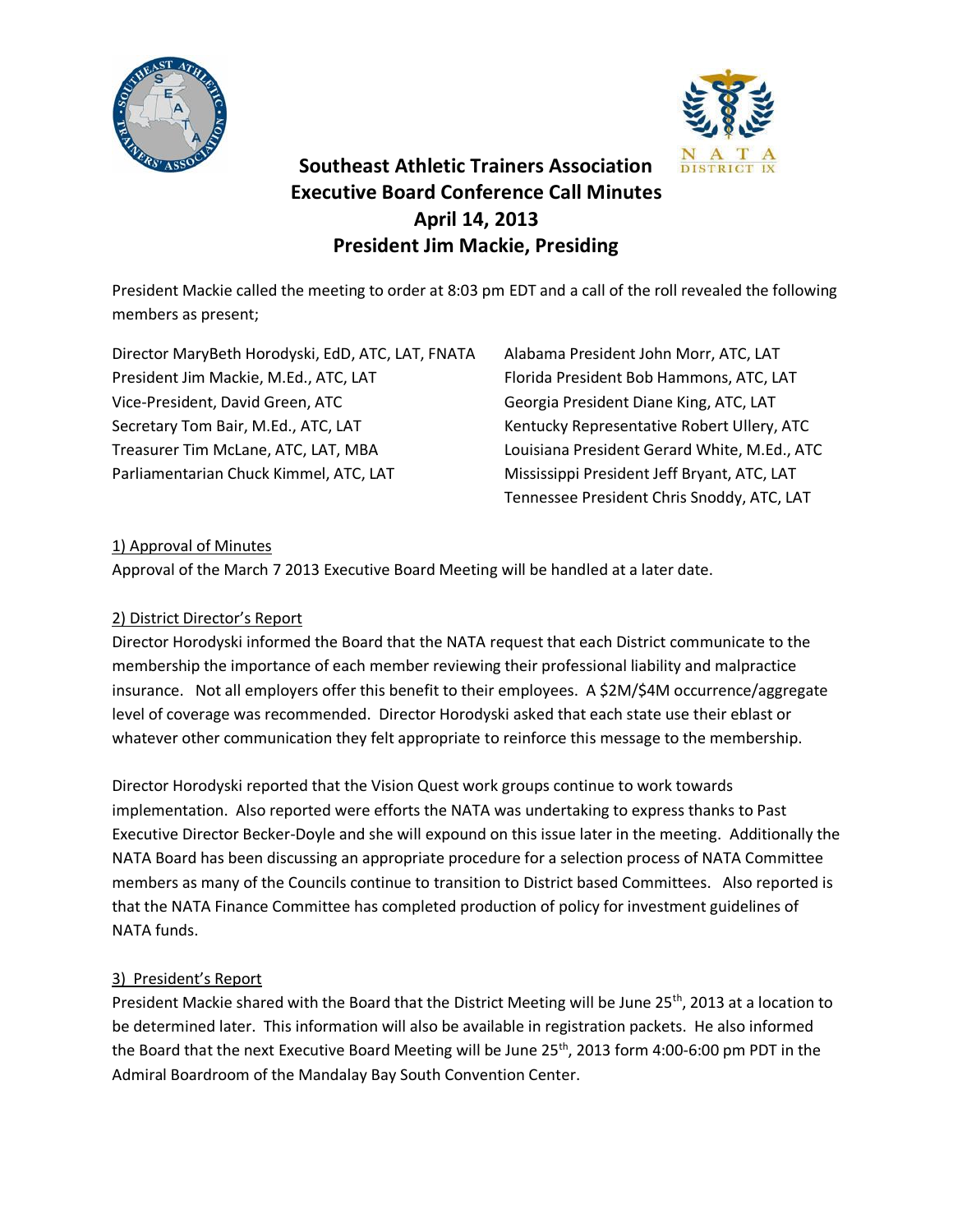## 4) Vice-President's Report

Vice-President Green reported that he is still working the hotel to finalize the bill for the March meeting and reported that the hotel was without their IT system for a week which pushed back finalization of the bill settlement process. He further reported that the post meeting evaluations were still being compiled and will be reported to the Board after completion. Preliminary estimates are that the final meeting report will be favorable by all standards.

#### 5) Secretary's Report

Secretary Bair reported that in the month of March District IX had more suspended members reestablish their active standing by paying their 2013 dues than any other District. This is a tribute to the hard and great work done by the State Associations Secretaries.

#### 6) Treasurer's Report

Treasurer McLane reported SEATA has a current cash flow position of \$386,000 +/- with expenses for the February (student) and March meetings still outstanding. He further reported that he is working towards dues allocations to the States and will have that completed pending a report of membership payments from the NATA. He reported that he continues to work towards winding down SEATA participation in the margin accounts and transitioning those funds to more appropriate traditional cash investment accounts.

#### 7) New Business

1. Eve Becker-Doyle NATA District group gift.

Director Horodyski led a discussion about the NATA Board of Directors suggestion that an immediately endowed scholarship be developed to be called the 'Eve Becker-Doyle Service Scholarship Award'. To achieve the imitate endowment of \$50,000 it was further suggested that each NATA District contribute \$5,000. The motion was made that SEATA contribute \$5,000 towards the endowment of the Eve Becker-Doyle Service Scholarship **(Director, MS)** *Vote 6-0-0-1*.

## 2. Eve Becker-Doyle SEATA Gift.

President Mackie reminded the Board that at the March meeting the Board approved Director Horodyski, investigate and purchase a gift form SEATA members to thank Mrs. Doyle-Becker for her years of quality service to our profession. He asked Director Horodyski to present her progress towards this gift. Director Horodyski presented 5 options to the Board and after discussion the Board provided her further direction to investigate an appropriate gift of recreation, food, and or lodging near the ski resort town of Telluride Colorado near where she will be moving to.

## 3. Student Senate Char Nominations.

After input from current SEATA Student Senate Chair as well as Mrs. Kelley Henderson, SEATA Student Senate Sponsor, the motion was made that Bryan Tachibanca from the University of Miami serve as the Chair of the SEATA Student Senate. **(FL, GA)** *Vote 6-0-0-1.*

*Alabama President Morr joined the call.*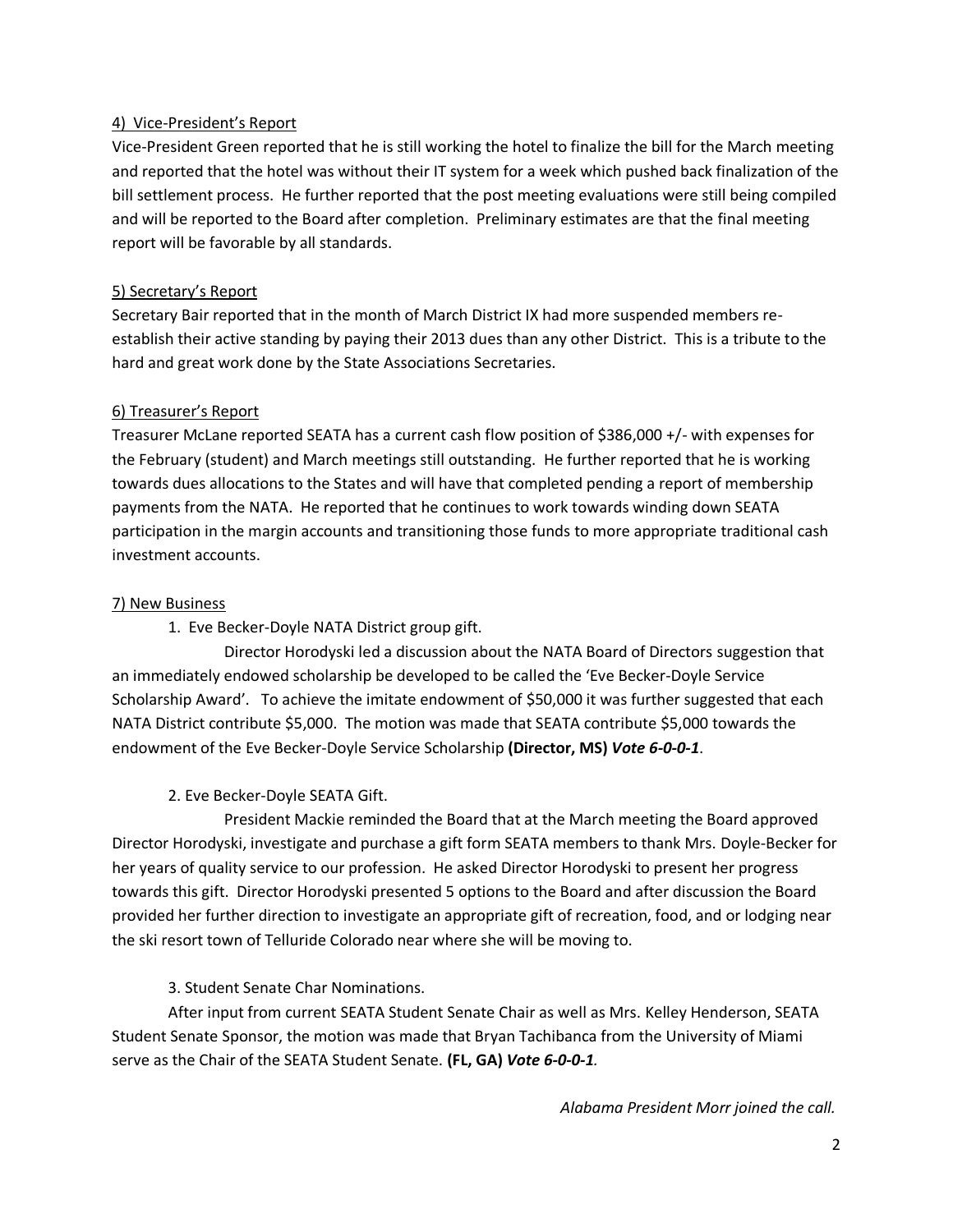#### 4. Most Distinguished Athletic Trainer Committee Recommendation.

President Mackie lead a discussion about a letter he received from Chair of SEATA Hall of Fame Committee recommending that the Most Distinguished Athletic Trainer subcommittee of the Hall of Fame Committee be removed from the Hall of Fame Committee and established as an independent SEATA Committee. The motion was made that the Most Distinguished Athletic Trainer subcommittee of the Hall of Fame Committee be removed from the Hall of Fame Committee and established as an independent SEATA Committee comprised of the same members serving on the current subcommittee and is to operate using the same established procedures. **(Secretary Bair, GA)** *Vote 7-0-0-0.*

#### 5. Advertising Events on SEATA.org.

President Mackie led a discussion prompted by a letter from an organization wishing to promote its upcoming sports concussion summit on the SEATA website. This issue was examined by a Board task force within the last 18 months. The recommendation of that task force was that SEATA not sell advertising on the website for two primary reasons; our established corporate partnership plan and the potential to decrease the professionalism of the association's website. The Board provided guidance to President Mackie to deny this request on the principals recommended by the previous task force. Director Horodyski suggests that if the Board wished to make policy on this issue that they use the work of the aforementioned task force as a resource.

## 6. Patty & Chuck Kimmel Endowed Scholarship.

Director Horodyski informed the Board that Past NATA President and current SEATA Parliamentarian Chuck Kimmel has request the Scholarship established by this Board in his name be renamed to honor his wife Patty and that the scholarship be awarded as the 'Patty and Chuck Kimmel Scholarship'. She further informed the Board that future contribution to this endowment need to be recognized as such so that the Research and Education Foundation has clear direction of intended use of such contributions and facilitate cleaner bookkeeping.

## 7. Policy and Procedure Review Task Force Update.

Secretary Bair discussed briefly a plan to meet with task force members prior to or during the Alabama Athletic Trainers Association Annual meeting May 15 –17, 2013. Task force members will make these arrangements in the next week.

## 8. Bobby Gunn Applications.

President Mackie made the Board aware of the approaching April 30<sup>th</sup> deadline for applications for this award given to student who has never attended the NATA annual meeting to assist with attendance of this meeting. As of this date no applications have been received.

## 9. Future Meeting Task Force Update.

Vice-President Green informed the Board that after initial contact from Southern Orthopedic Associates there has been no further dialogue. It is believed that Emory would like to continue the partnership with SEATA.